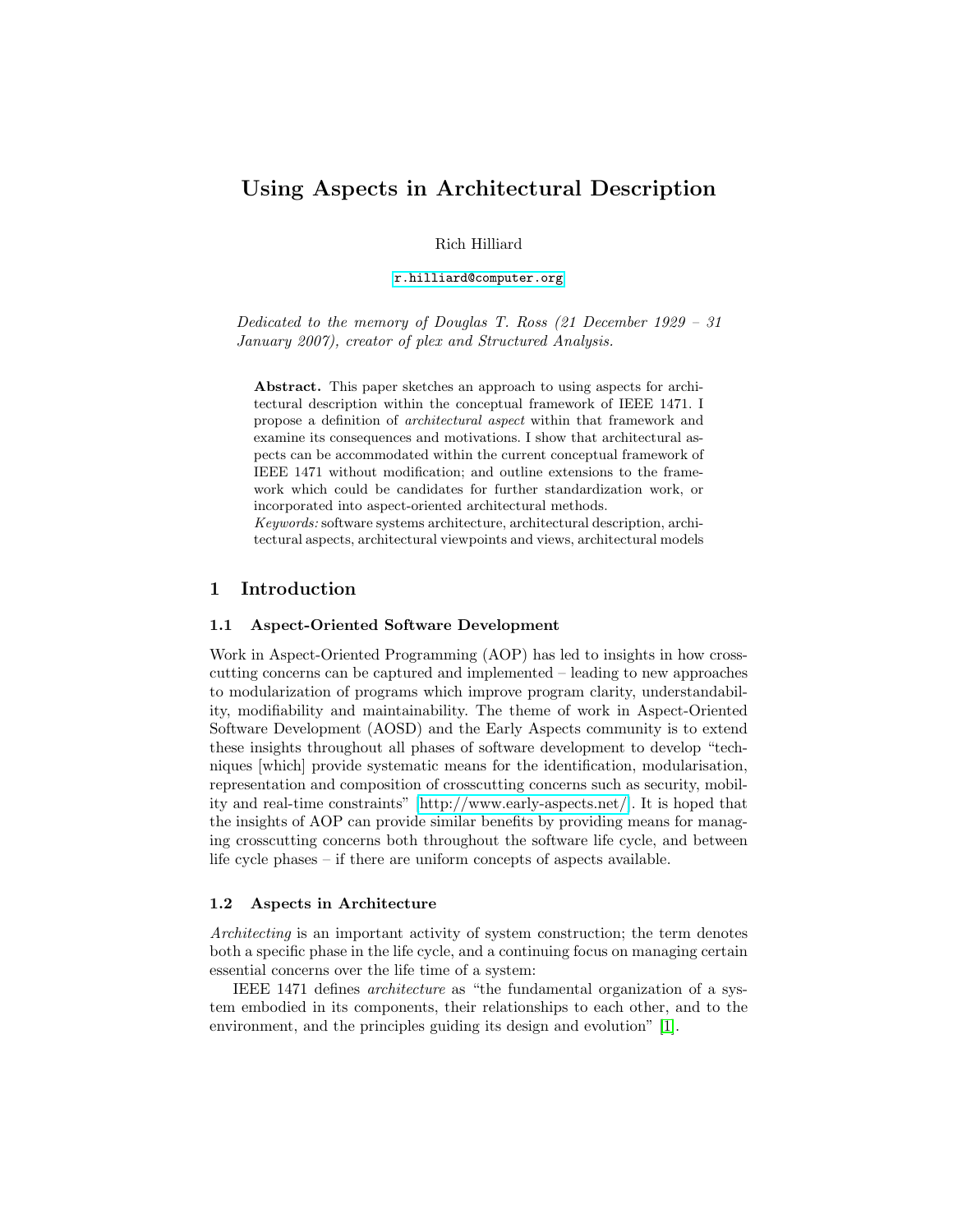Software systems architects routinely practice separation of concerns and must deal with crosscutting concerns because a primary job of the architect is to insure the quality of a system. While functionality is relatively easy to identify, specify and localize, other qualities (frequently lumped together as simply "non-functional concerns") are pervasive, prevailing architectural concerns. The essence of the architect's job is to negotiate and balance these conflicting concerns of many diverse stakeholders to construct a feasible, functioning system.

The characterization in the previous paragraph is analogous to the situation in programming which motivated the invention of aspects. Perhaps the force of crosscutting concerns is even stronger at the architectural level than in implementation – at least if we take "Boehm's Law" seriously. Qualities dominate the architect's job, whereas functionality is often a consideration which can be deferred to subsequent design and implementation.

Further, this is equally true in systems architecture as in software architecture; so it would be useful to have solutions which are applicable in either domain, since both are frequently parts of major system developments [\[2\]](#page-14-1).

Therefore, it is worth asking whether there is a role for aspects, or aspect-like constructs, within Architecting. This is a big question and not a new question; it has been raised already in the Early Aspects community. This paper will focus on one topic within the larger question:

#### How can aspects be used within Architectural Description?

This focus is justified by observing that aspects are largely an approach to modularization, and therefore a syntactic notion. So answers to this question should be offered within the context of existing representational resources. Note that the representational resources for architectural description are quite different from those used in design and implementation. In AOP, aspects crosscut program texts, whereas in modern architectural practices, architectural descriptions are organized using multiple views – can we make sense of aspects crosscutting architectural views? What problems and opportunities does this present?

#### 1.3 Outline for the remainder of paper

In the next section, I outline the conceptual framework for architectural description which forms the basis for IEEE 1471. I go into some detail, because its details make possible the introduction of aspects without modification to the framework. In section [3,](#page-6-0) I apply the conceptual framework to derive a working definition of architectural aspect and then suggest extensions to the framework which clarify some matters and may be useful for developing aspect-oriented architectural methods. In section [4,](#page-11-0) I survey related work: the question of the role of aspects in Architecting has been raised by others. I contrast the current approach with other work. The final section contains some conclusions.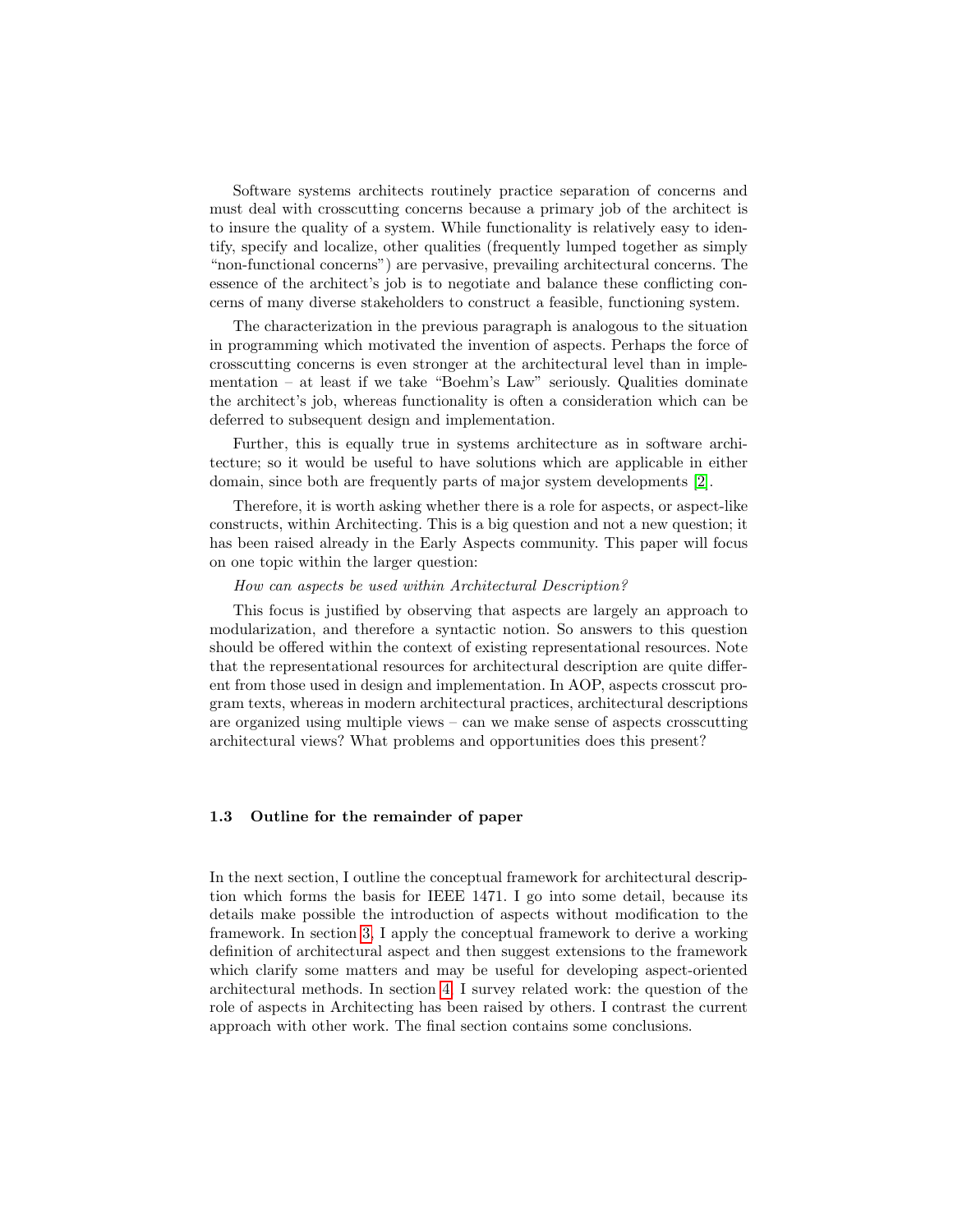# <span id="page-2-0"></span>2 A Conceptual Framework for Architectural Description

#### 2.1 IEEE 1471

IEEE Std 1471, Recommended Practice for Architectural Description of Software-Intensive Systems [\[1\]](#page-14-0) was the first formal standard to address what is an architectural description (AD). It was developed by the IEEE Architecture Working Group between 1995 and 2000 with representation from industry, other standards bodies and academia, and was subject to intensive reviews by over 150 international reviewers, prior to its publication in 2000.

In 2006, IEEE 1471 became an draft international standard (ISO/IEC DIS 42010) and is now undergoing joint revision by IEEE and ISO [\(http://www.iso](http://www.iso-architecture.org/ieee-1471/)[architecture.org/ieee-1471/\)](http://www.iso-architecture.org/ieee-1471/). One of the motivations for this paper is to examine what changes are needed in IEEE 1471 to support aspect-oriented architecting.

IEEE 1471 establishes a set of content requirements on an architectural description (any collection of products used to document an architecture) on how ADs should be organized and their information content, while:  $(i)$  abstracting away from specific media (e.g., text, HTML, XML); (ii) being method-neutral (it is being used with a variety of existing and new architectural methods and techniques); and  $(iii)$  being notation-independent (recognizing that diverse notations are needed for recording various facets of architectures).

IEEE 1471 is built upon a conceptual framework for architectural description (see Figure [1\)](#page-3-0).

The content requirements of an AD per IEEE 1471 are stated using the terms and concepts of the conceptual framework. These rules define what it means for an architectural description (AD) to conform to the Standard. The key concepts needed for discussing architectural aspects are summarized in the remainder of this section.

#### 2.2 Architectures and Architectural Descriptions

I have cited IEEE 1471's definition of "architecture" in the Introduction, and its focus on architectural descriptions (ADs): work products used to document the architecture of a software-intensive system.

Although perhaps obvious to some, the conceptual framework distinguishes architectures from architectural descriptions. Architectures are conceptual entities. Architectural descriptions are concrete artifacts.

Architects do their best to express their concepts in a concrete representation which can be captured, managed, reasoned about and shared with others. The force of the standard is on ADs – that which can be concretely captured. Being clear about conceptual entities (architectures) versus artifacts (ADs) will be useful when concerns and aspects are discussed below.

#### 2.3 Stakeholders and Concerns

The audiences for an AD are the various stakeholders of the system.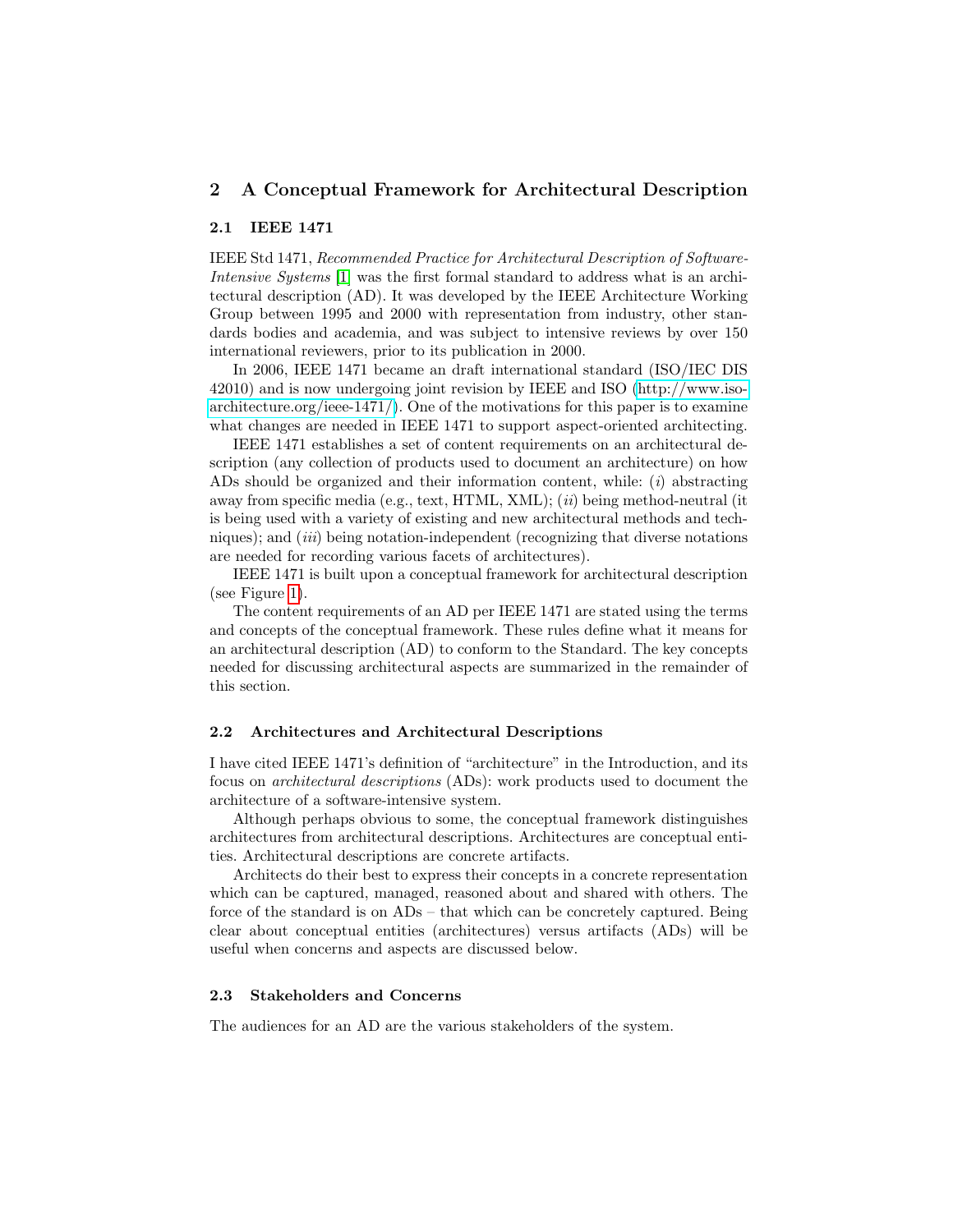

<span id="page-3-0"></span>Fig. 1. IEEE 1471 Conceptual Framework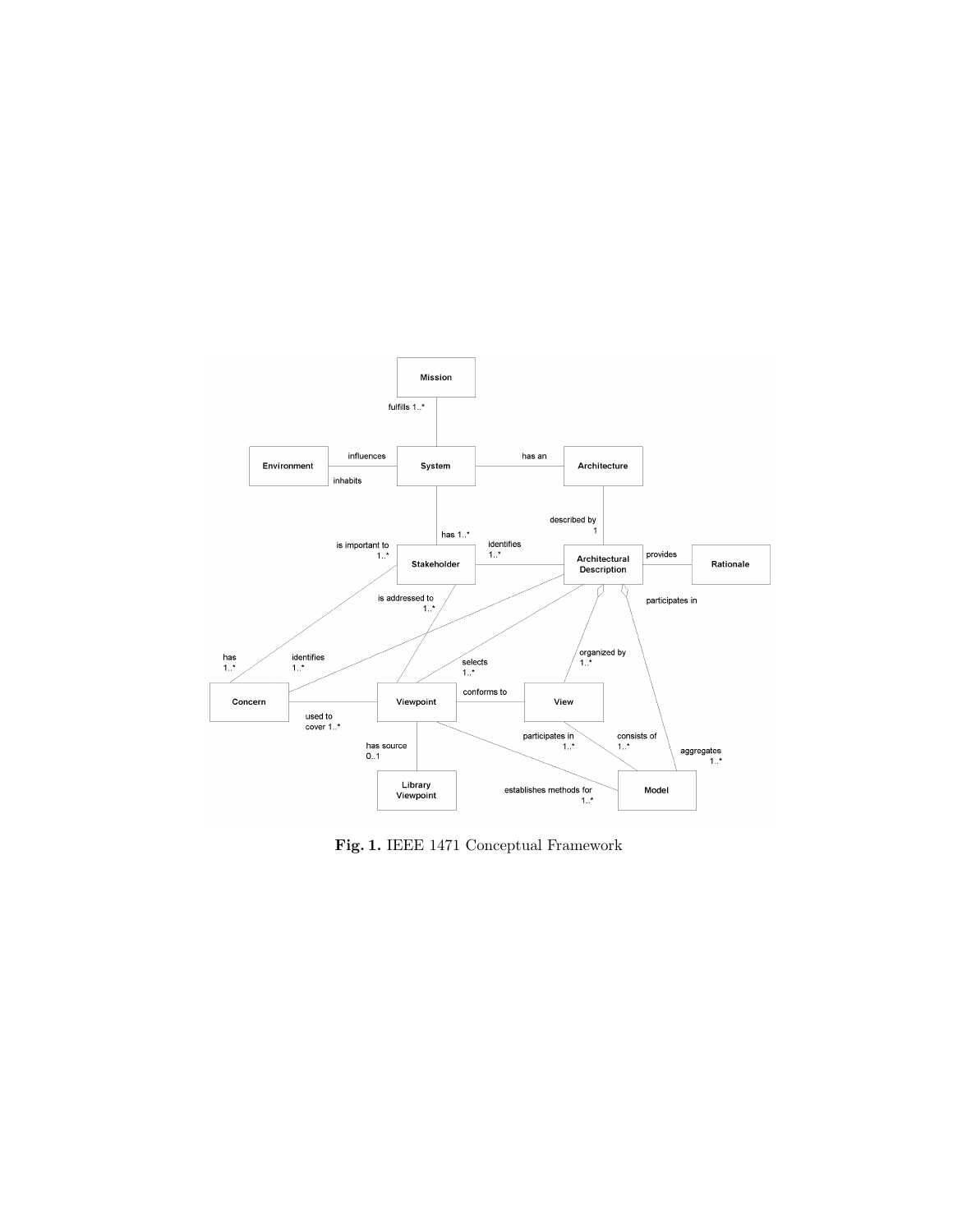A stakeholder is any person, organization or other entity with an interest in the architecture of the system.

The recognition of the role of stakeholders in the AD reflects the multidimensional, multi-disciplinary nature of Architecting [\[4\]](#page-14-2) and facilitates the architectural understanding of their interests with respect to the system.

Within IEEE 1471, those interests are called *architectural concerns* (or *con*cerns for short).

Concerns are those stakeholder interests pertaining to the system's development, design, operation, or any other area, which are critical to its architecture. Each concern is an issue which the architecture, and therefore the architectural description, must address. Familiar concerns include: functionality, security, performance, constructibility, reliability – all of which are often considered to be associated with early aspects.

Concerns arise at all stages of a system's construction and operation – it often takes an Architect to recognize which concerns are architecturally significant and cannot be deferred. IEEE 1471 says nothing about the granularity of a concern: it may be as broad as data distribution or as specific as operator security policy.

The sum total of these concerns presents the Architect with a set of problems to solve; the Architect's job is to describe a system manifesting properties that will allow the needs and concerns of the stakeholders for the system to be met.

Therefore, an AD should be explicit in addressing these stakeholders. Under the rules of IEEE 1471, an architectural description must explicitly identify the stakeholders of the system's architecture and enumerate each architectural concern. If an AD does not address all identified stakeholders' concerns it is, by definition, incomplete.

#### 2.4 Architectural Viewpoints and Views

What the Viewer brings to the Viewed in the Viewing, yields the View. – Douglas T. Ross

It is routine among architectural methods and frameworks to use multiple architectural views as a fundamental organizing principle of architectural de-scriptions to capture information about an architecture (e.g., [\[5,](#page-15-0)[6,](#page-15-1)[7,](#page-15-2)[8](#page-15-3)[,9,](#page-15-4)[10,](#page-15-5)[11\]](#page-15-6)).

In IEEE 1471, an AD is organized into one or more architectural views. An architectural view is defined to be "a representation of a whole system from the perspective of a related set of concerns".

There are many reasons for introducing views, pertaining to separation of concerns and management of complexity (for discussion see [\[12\]](#page-15-7)). However, early work on architectural views was relatively informal with respect to what constituted a view and how its contents were to be created and analyzed.

Although the use of multiple views was hardly new in IEEE 1471, its contribution is three-fold:

 $(i)$  to provide conventions for rigorously defining, and therefore using, the contents of a view;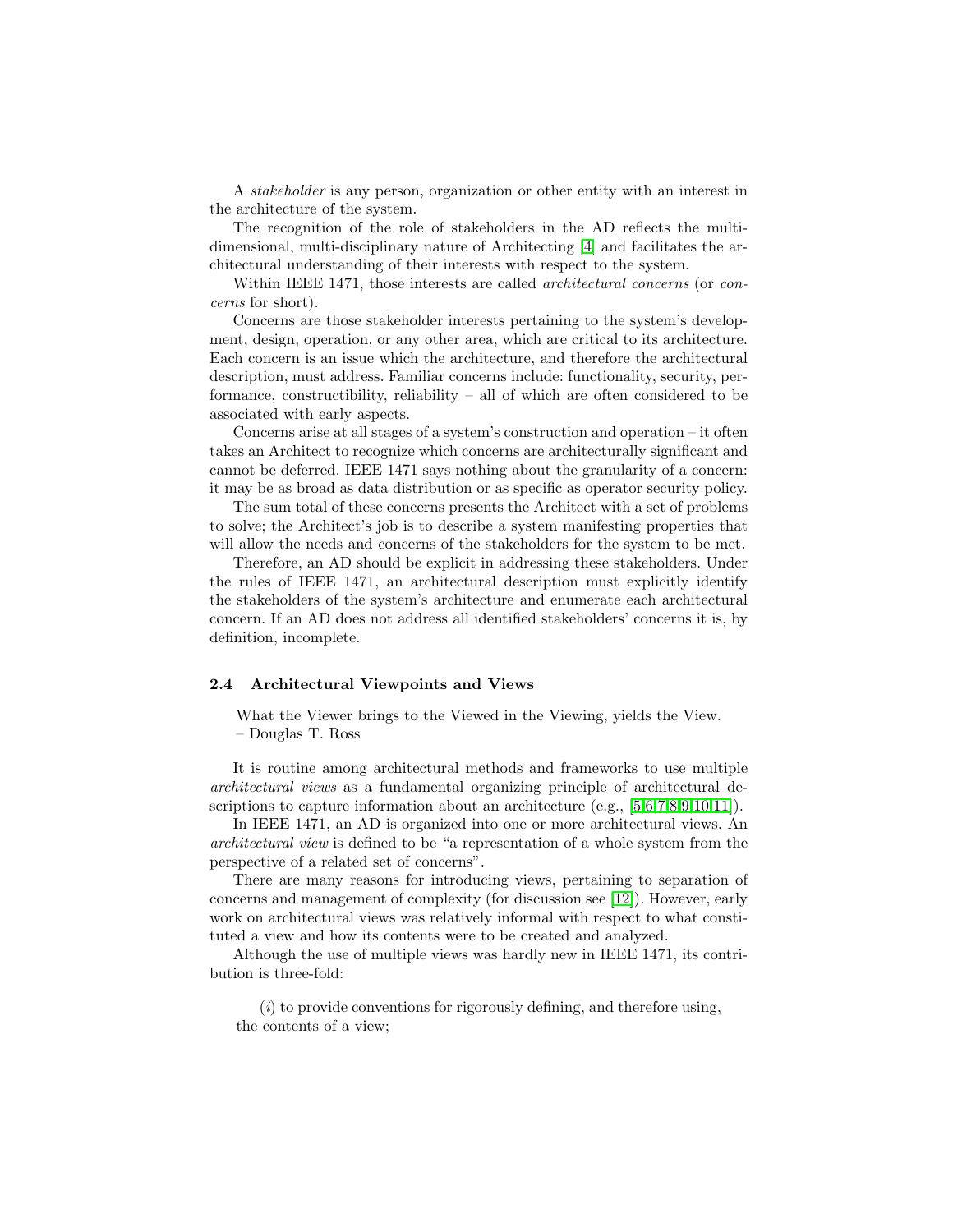$(ii)$  to motivate the selection of views for use through their ability to address specific concerns of specific stakeholders; and

 $(iii)$  to articulate a "wholeness condition" on views that contributes to the relevance, well-formedness, consistency and completeness of ADs.

In IEEE 1471, the permissible contents of an architectural view is governed by specifying an architectural viewpoint.

The idea of a viewpoint first appeared in Ross' Structured Analysis (SADT) [\[13\]](#page-15-8). Nuseibeh, Kramer and Finkelstein, working in requirements engineering, treat viewpoints as first-class entities, with associated attributes and operations [\[14\]](#page-15-9). The ISO/IEC Reference Model for Open Distributed Processing (RM-ODP) defines "viewpoint (on a system): a form of abstraction achieved using a selected set of architectural concepts and structuring rules, in order to focus on particular concerns within a system" [\[15\]](#page-15-10).

All of these precedents contributed to the IEEE 1471 notion:

an architectural viewpoint is "a specification of the conventions for constructing and using a view. A pattern or template from which to develop individual views by establishing the purposes and audience for a view and the techniques for its creation and analysis".

Each architectural viewpoint used in an AD must be "declared" before use (either "in line" in the AD or by reference to its source). Table [1](#page-5-0) is a template for specifying a viewpoint in accordance with IEEE 1471.

<span id="page-5-0"></span>Table 1. Ingredients of a Viewpoint (based on IEEE 1471)

A viewpoint is defined by:

- the viewpoint name;
- a set of architectural concerns to be framed by the viewpoint. Views conforming to that viewpoint must address each of those concerns;
- a set of representational resources to be used in constructing conforming views, such as viewpoint languages, modeling techniques and analytical methods; and,
- the source, if any, of the viewpoint (e.g., author, literature citation) if it is defined by reference.

A viewpoint definition may additionally include:

- any formal or informal consistency or completeness checks associated with the underlying method to be applied to models within the view;
- any evaluation or analysis techniques to be applied to models within the view; and
- any heuristics, patterns, or other guidelines which aid in the synthesis of an associated view or its models.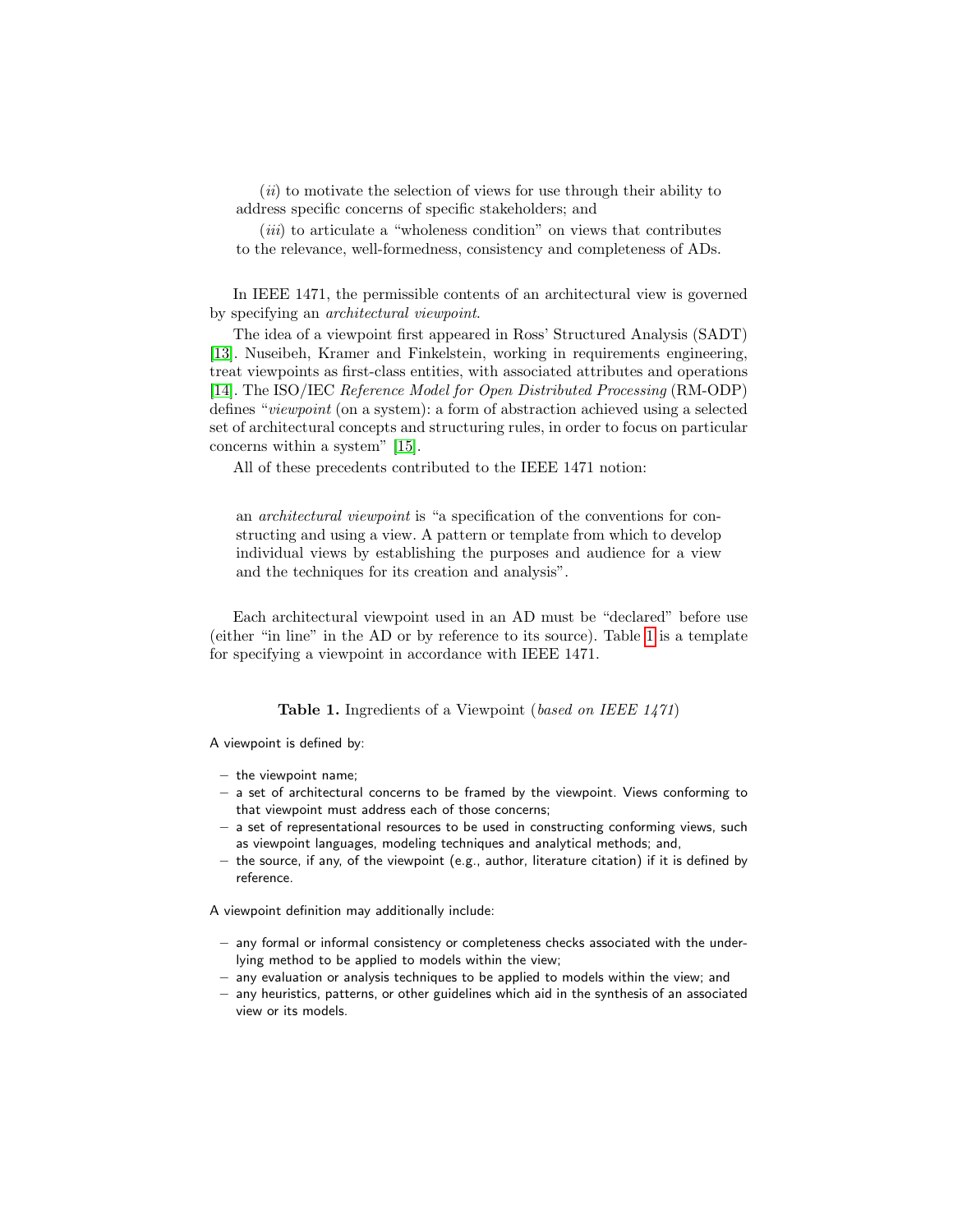Each architectural view has a governing architectural viewpoint. The viewpoint provides the set of conventions for constructing, interpreting and analyzing a view, including the rules for determining whether it is well-formed.

Each identified stakeholder concern must be framed by at least one of the architectural viewpoints selected for use in an AD; if not, the AD is incomplete.

Making viewpoints first-class provides a means by which the variety of architectural techniques in use today can be uniformly described and therefore compared and perhaps made interoperable.

#### 2.5 Architectural Models

In IEEE 1471, "a view may consist of one or more architectural models". Very little else is said about the use of such models in the 2000 edition of the standard, which has led to some confusion.

There were two motivations for introducing models into architectural views.

First, in order to address a related set of concerns, some views might need to employ more than one type of notation. Per the rules on viewpoint specifications (Figure [1\)](#page-5-0), when a view requires more than one notation, this is captured within the viewpoint definition, specifying the multiple models to be used and the notations for each.

For example, Kruchten's 4+1 Logical viewpoint uses both UML class diagrams and UML component diagrams. These would each be determined in the associated viewpoint definition. Another example could be a Project Management viewpoint specifying that project management views include three types of model: GANTT charts, budgets and org charts to fully address project management concerns.

A second use of architectural models is to capture in one place some architectural detail that contributes to addressing distinct concerns in more than one view – without requiring explicit repetition of that detail in each view.

IEEE 1471 does not provide any further rules or guidance on the use of architectural models within views; this was left open to users of the Standard.

Clearly this latter usage of architectural models is close to the intended purpose of aspects. Architectural models are the essential element of the framework for supporting architectural aspects, as discussed in the next section.

# <span id="page-6-0"></span>3 Architectural Aspects

The previous section presented a somewhat detailed description of the IEEE 1471 conceptual framework. In this section, I propose a definition of architectural aspect and examine its implications within the IEEE 1471 conceptual framework, demonstrating that aspects can be directly accommodated therein. I then suggest some extensions to the conceptual framework which make its support for architectural aspects clearer, and which are independently motivated for improving that framework. I refer to existing concepts of AOP (including join points, point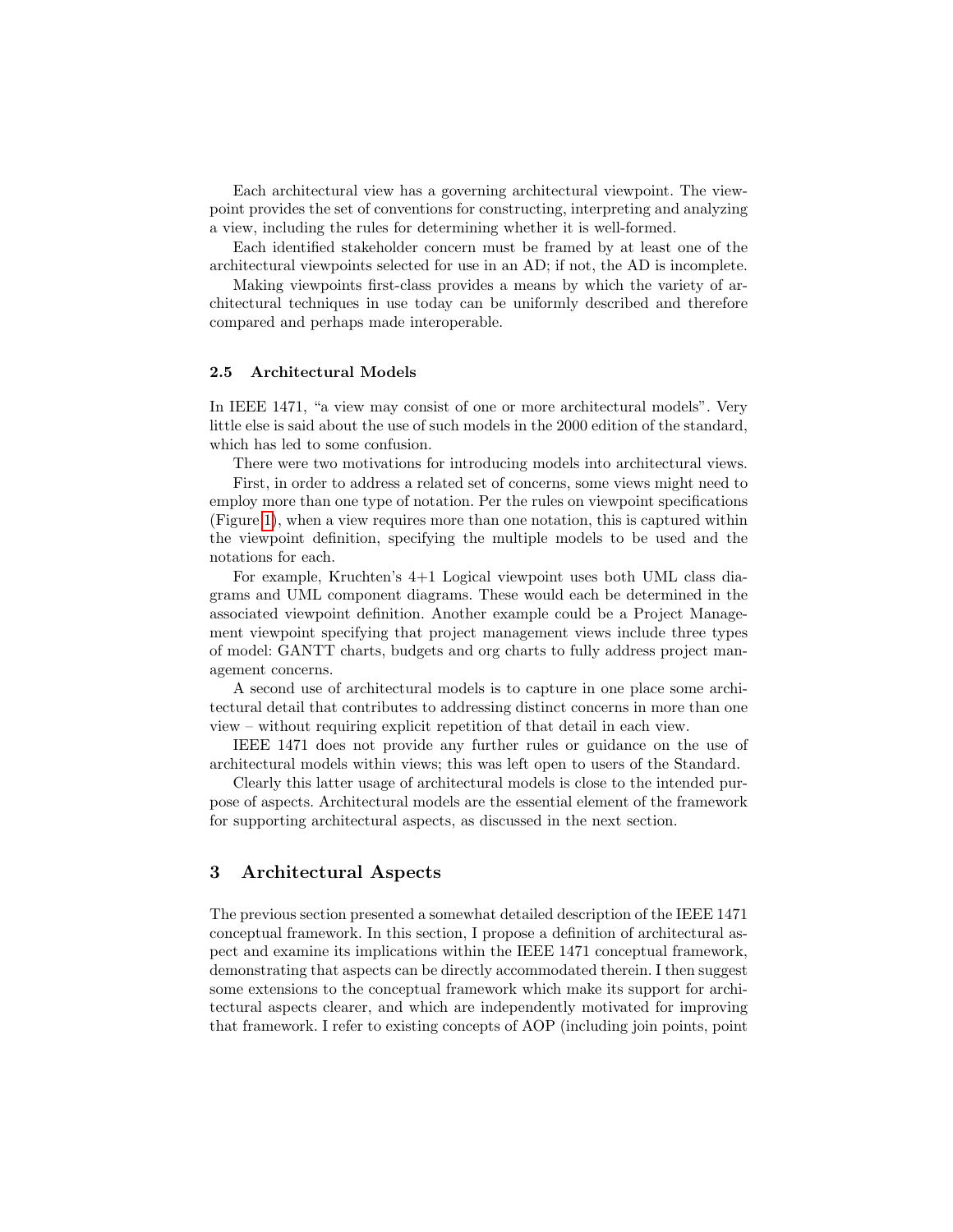cuts, advice, base and aspect languages, symmetric and asymmetric paradigms) to motivate the presentation.

Let's begin with a definition. In the remainder of this section, I will examine its consequences and motivations, using the "AOP metaphor" to explore the applicability of aspects to Architectural Description.

DEFINITION. An *architectural aspect* is a shared architectural model addressing exactly one architectural concern.

Model sharing is the architectural analog of the primary motivation for aspects in AOP: to modularize a representation addressing concerns that would otherwise be scattered, and repeated, across multiple views. Sharing is thus crucial in the definition to capturing the crosscutting nature of aspects.<sup>[1](#page-7-0)</sup> If an architectural model is not shared, then by the definition here, it is not an architectural aspect – it is merely a constituent of a view.

One immediate consequence of this definition is that it explains what entities architectural aspects crosscut: they crosscut views and the models which comprise those views.

A second consequence, following from the definitions and rules described in section [2,](#page-2-0) is that it classifies architectural aspects into:

- 1. intra-view aspects (aspects which apply within a single view); and
- 2. cross-view aspects (aspects which apply across two or more views).

More about these two classes below.

Finally, defining architectural aspects to be essentially a specialization of the existing construct of architectural model is consistent with other practices in AOSD (such as aspect-oriented design) and requires nothing new be added to the IEEE 1471 conceptual framework to support architectural aspects.

Architectural Concerns. Architectural concerns in IEEE 1471 appear to match the idea of concern in AOSD, although not necessarily used in a rigorous manner within that community. (There has been some recent work on concern-based modeling, see [4.](#page-11-0))

A concern is a statement of an area of interest on the part of a stakeholder in the architecture of the system. A concern frames a problem to be solved by the architecture. A concern may be large or small, wide or narrow, requirements-, design- or constraint-oriented ... the essence is that it reflects a statement. The

<span id="page-7-0"></span><sup>&</sup>lt;sup>1</sup> At least within "asymmetric" approaches to aspects, which I will tentatively assume here, although it remains an open question. Under the asymmetric approach, aspects are added to the base – the set of views of the system. For practical reasons, I think Architectural Description will remain view-based because views are frequently organized for an architecture's diverse stakeholders. Adopting the symmetric paradigm would be a radical change for Architectural Description, and would blur the organization of information for stakeholders. This is different from the situation in AOP where, in a sense, there is a single stakeholder: the programmer.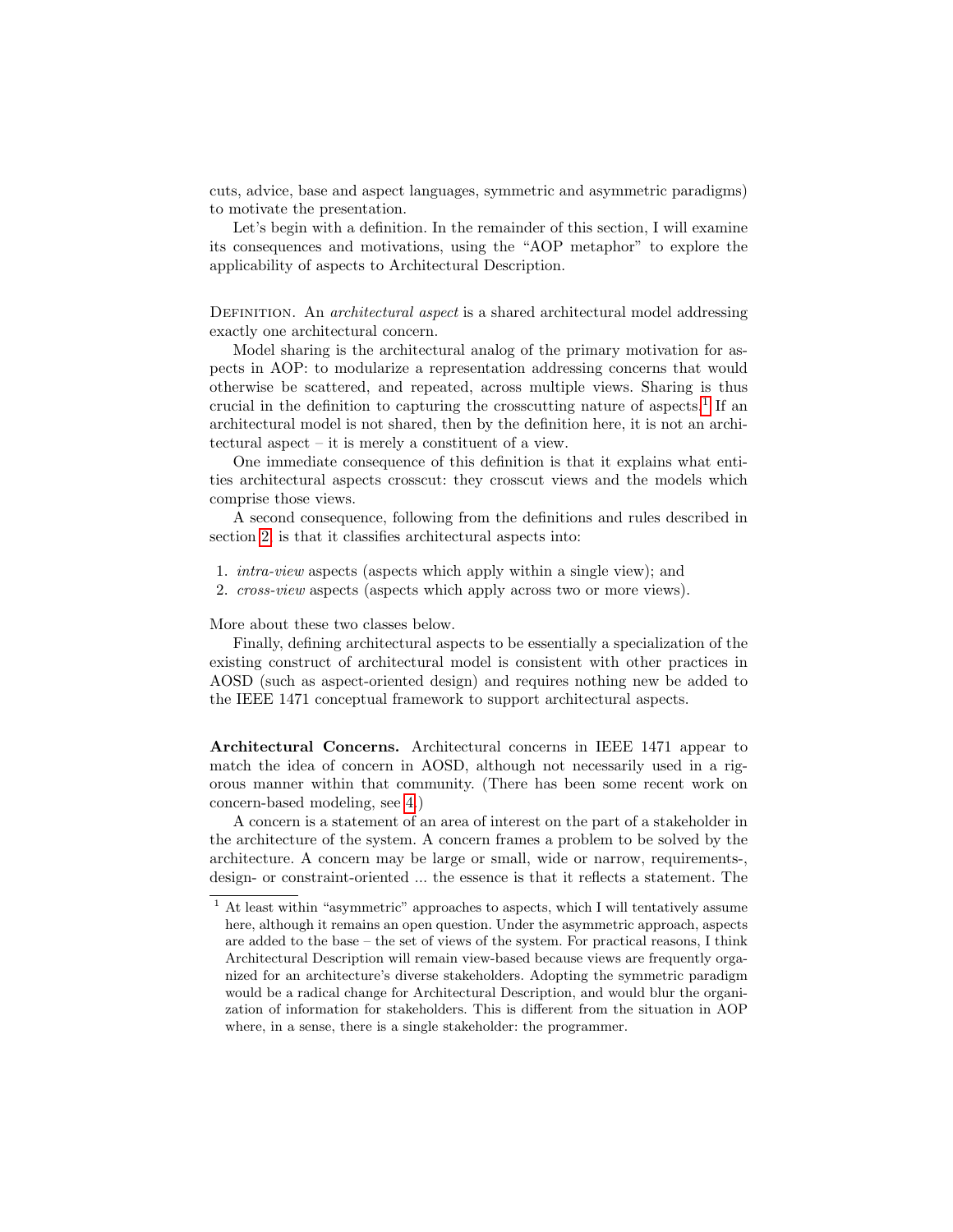rigor arises as follows. Architectural concerns must be recorded and accounted for in the AD. Each identified architectural concern must be recorded such that an AD is incomplete if there are any concerns which have not been framed by at least one viewpoint.

There are concerns of varying granularities: a major concern may warrant a viewpoint of its own (e.g., Functionality, or Distribution). A minor concern might not require its own viewpoint, but could be grouped with others within a viewpoint (e.g., Extensibility of system functionality might be grouped with Functionality).

By limiting an aspect to a single concern in the definition, an aspect becomes the most fine-grained solution element expressible within the framework – without referring to elements of a particular viewpoint language.

It is worth noting that architectural aspects as defined above are quite distinct from aspects that might arise within aspectual (aspect-oriented) viewpoint languages. These are two distinct levels of description. There is no simple relationship between architectural aspects and aspectual languages used as viewpoint languages. Architectural aspects crosscut models and views; whereas aspectual languages within viewpoints would not introduce any crosscutting at an architectural level.

Insights from AOP. Key notions of AOP are join points, point cuts and advice; defined in relation to base and aspect languages. In this section, I briefly discuss the relevance of these notions within Architectural Description, leading up to a proposal at the end of this section.

Unlike the situation in AOP, in Architectural Description there is no single base language; since architectural aspects crosscut views, each viewpoint language is a potential base language. [2](#page-8-0) Similarly, an architectural aspect could be written in any other viewpoint language chosen to address the identified concern. All languages used in an AD are, by definition, viewpoint languages and must be defined by some viewpoint. Given this, what can we say about base and aspect languages in an architectural setting?

Consider Figure [2,](#page-9-0) which depicts examples of the two kinds of architectural aspects: intra-view and cross-view aspects. For intra-view aspects, the viewpoint establishes the language to be used for each model. Typically, an intra-view aspect will use the same viewpoint language as the rest of the viewpoint because the concern addressed by the aspect may be subsumed by the concerns framed by the viewpoint – but not necessarily. The aspect may be encapsulating everything there is to say about its identified concern utilizing a language not used elsewhere, but it is still part of a single viewpoint.

For cross-view aspects, the issue of where the aspect language should be defined is not currently addressed by the Standard. There was a notion in IEEE 1471 that each model was: (i) defined by exactly one viewpoint:  $View$ point establishes methods for one or more Models) and *(ii)* possibly used in other

<span id="page-8-0"></span> $2$  We could say aspect-oriented architectural description does not enjoy the Luxury of the Monolinguistic Base – the flip side of the Tyranny of Dominant Decomposition.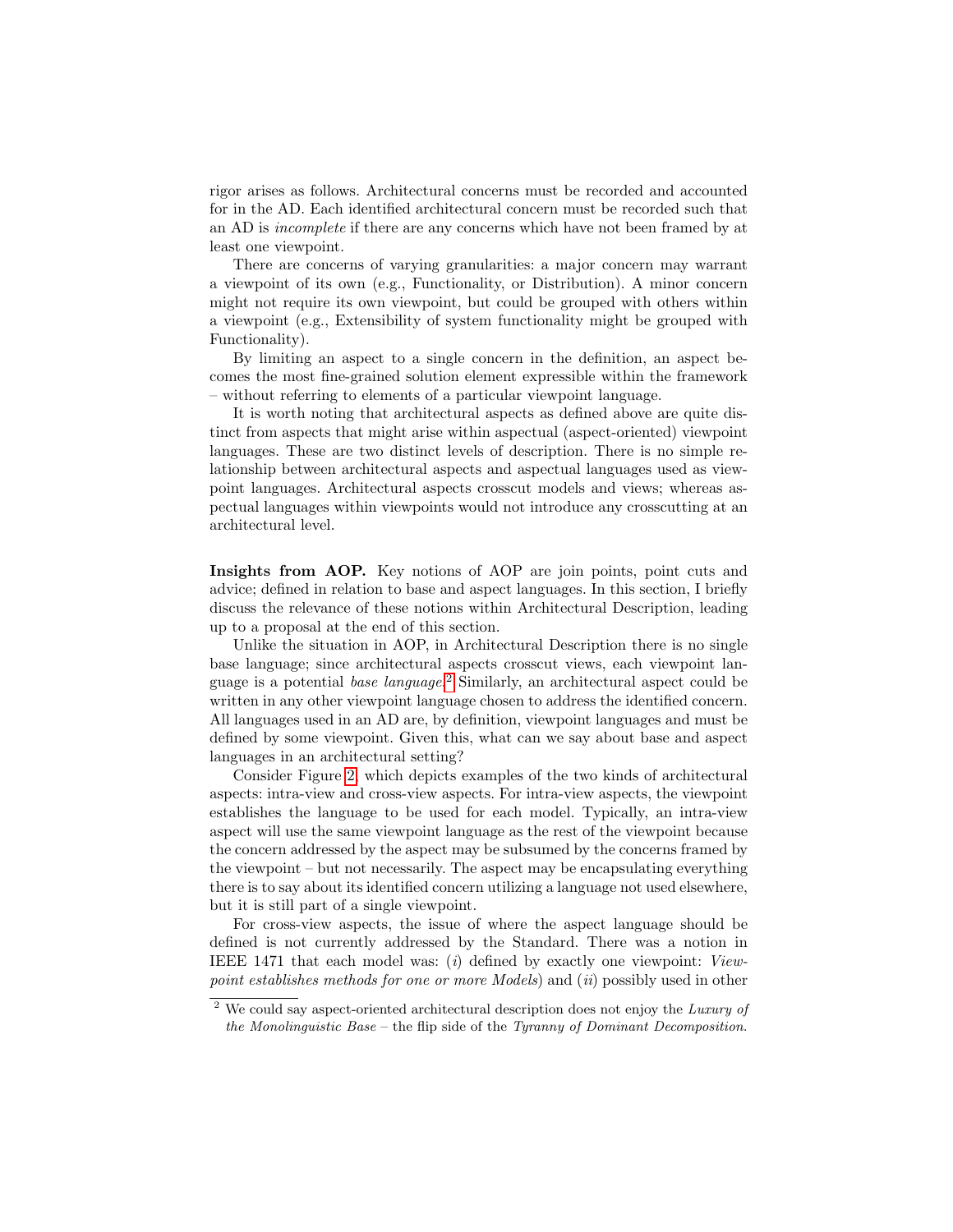

<span id="page-9-0"></span>Fig. 2. Examples of intra-view and cross-view architectural aspects

views: Model participates in one or more Views); but this was reflected only in the diagram (Figure [1\)](#page-3-0) – there were no rules based on this notion nor any further elaboration. This is an area for improvement in the on-going IEEE 1471 revision.

A join point is a location expressed in a base language at which an aspect is to be applied. These will be elements of viewpoint languages.

A point cut is an expression which picks out a set of join points based on some criteria. Such expressions will be part of the specification of an architectural aspect, and will determine where it applies. This may involve quantification of some kind [\[16\]](#page-15-11). Advice refers to the rules for combining aspects with base elements to yield the final result.

An architectural aspect can be similarly characterized by its interface (point cut expression) and its body (advice), as proposed below.

Improving Architectural Models. Addressing the considerations of the previous section (analogues of join points, point cuts, advice) for architectural aspects necessarily involves architectural models, since by definition, aspects are a specialization of models. In fact, it can be argued that mechanisms for these are useful independent of aspects. This section will briefly make such a proposal and offer an example.

Currently, these considerations fall under the slogan of view (or model) integration. In IEEE 1471, there are no rules pertaining to this; it is an obligation on the end user to specify integration rules as a part of viewpoint definitions. However, with an increased emphasis of models, it might be possible to do better in the revision of the standard, or as a part of aspect-oriented architectural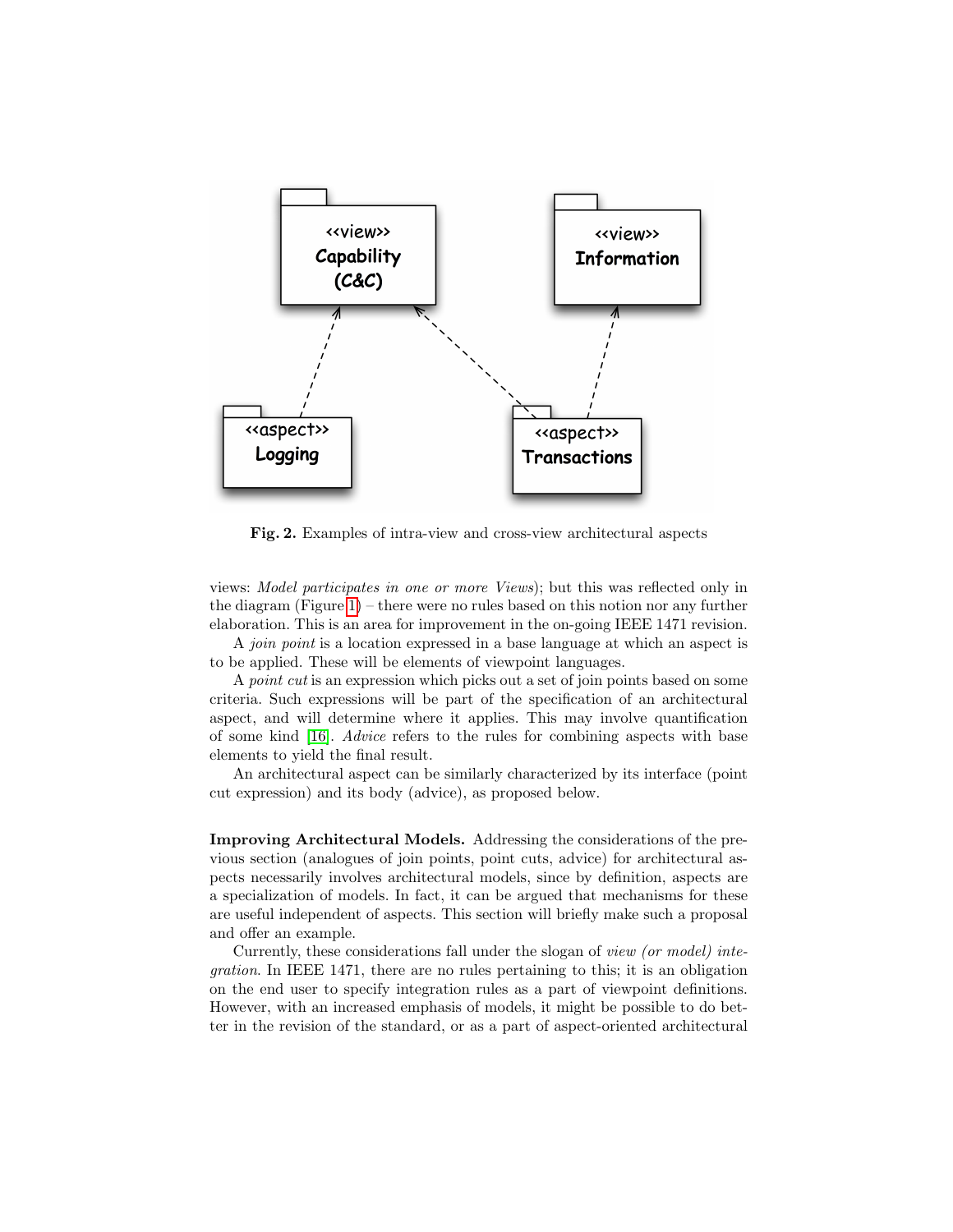description methods. In particular, there should be a clear solution for models shared across views. Ideally, aspect weaving or composition would be a special case of model integration, but this is an area for future work.

One approach is to revive the provides and requires language of module interconnection to state relations between views and models. In Figure [3,](#page-10-0) a cross-view aspect, Fault Handling, is depicted. In the UML cartoon, (and in the previous figure), views, models and aspects are denoted by UML packages, with an appropriate stereotype ( $\ll$ view $\gg$ ,  $\ll$ model $\gg$  and  $\ll$ aspect $\gg$ , respectively). Arrows show dependencies; such as the application of an aspect to a view. A requires clause captures the element types from a viewpoint language to which an aspect applies (join points). The provides clause captures the element types "delivered" by the aspect. Taken together, the provides and requires clauses establish a contract between models. This is generally useful; not just for specifying aspects for any architectural models and views [\[17\]](#page-15-12).



<span id="page-10-0"></span>Fig. 3. Example: Fault Handling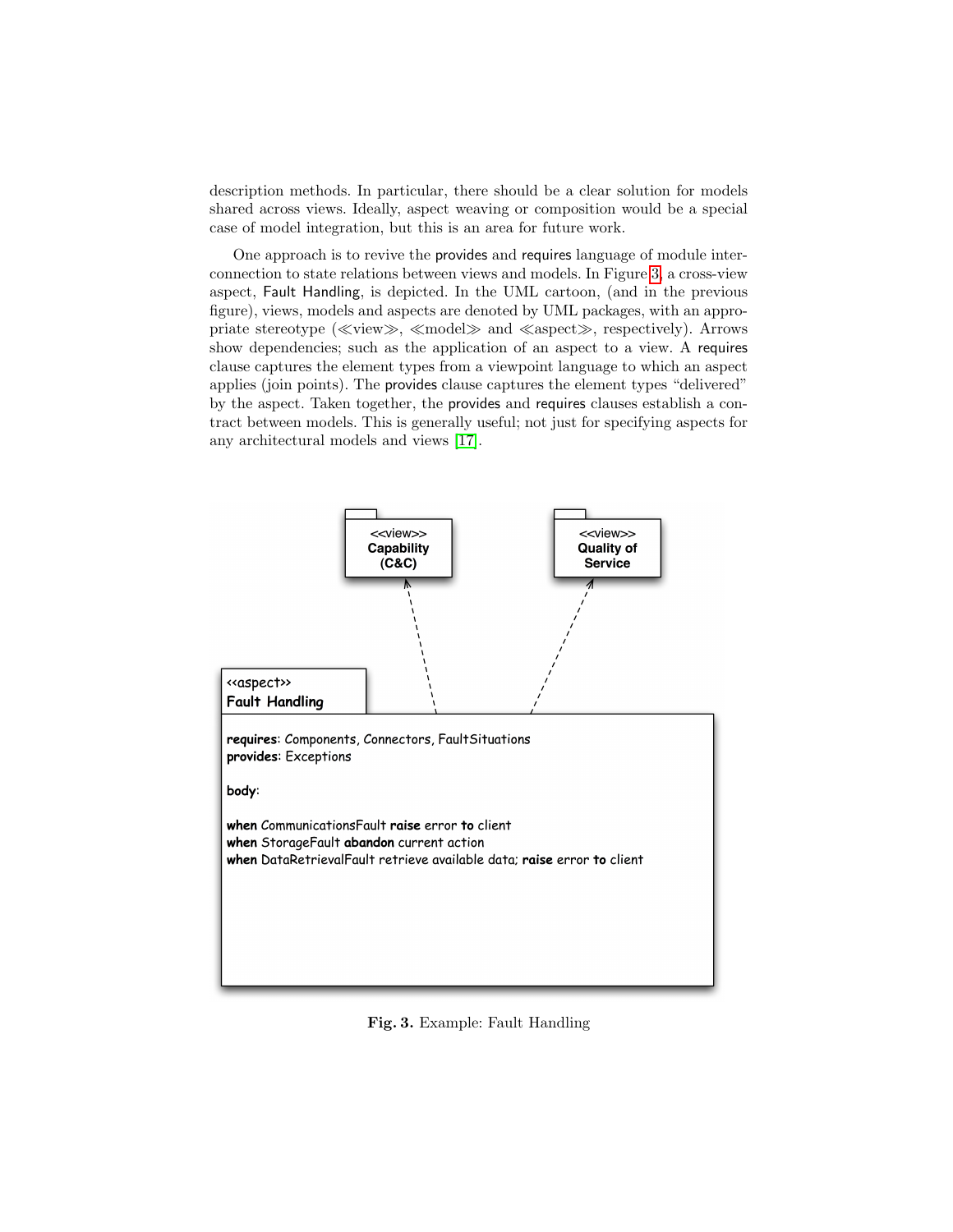Another approach could be to introduce a generalized notion of architectural element, as a entity within a view associated with a sort or type defined by its viewpoint, over which to allow quantification.

Under either approach, I suspect universal quantification over types is sufficient for most architectural applications.

View integration in general, the nature of quantification needed, and the investigation of these alternatives, are topics for future work.

Consider<sup>[3](#page-11-1)</sup>:

 $model: \_\_::view:view$ 

A viewpoint defines the rules on a view; where are model rules defined? In IEEE 1471 currently, model rules are part of the viewpoint definition (as per Figure 2), but, as noted above, that does not really address the case where a model (whether or not it is an aspect) is shared by two or more views (such as the cross-view aspects introduced above).

Mark Gerhardt has suggested that for the IEEE 1471 revision  $\ldots$  should be filled by an architectural model type (or metamodel). A model type would identify the concerns addressed by its model (instances), the model language to be used, and any additional conventions. Viewpoint definitions could then reference these model types. The provides/requires contracts would contribute to defining model types.

### <span id="page-11-0"></span>4 Related Work

There are three major themes of "related" work – in addition to a few other approaches – which may be classified as follows:

- aspects within a components and connectors-based viewpoint;
- concern-oriented approaches; and
- crosscutting architectural constructs.

Each elucidates some of the issues raised in this paper. I discuss each of these themes in turn.

Aspects in Component-based Viewpoints. A body of work presumes a base representation of components and their connectors, as found in many architecture description languages (ADLs). These include AspectualACME [\[18\]](#page-15-13), TranSAT [\[19\]](#page-15-14), Fractal Aspect Component, CAM/DAOP [\[20\]](#page-15-15), and FuseJ [\[21\]](#page-15-16). In these languages, aspects crosscut components and connectors which are elements of the viewpoint language, and the aspects themselves are viewpoint language (ADL) elements. This is in contrast to the present work in which aspects crosscut views. These might better be referred to as component or connector aspects, rather than architectural aspects.

<span id="page-11-1"></span><sup>&</sup>lt;sup>3</sup> This notation is useful for expressing analogies:  $a:b:: c:d$  which is to be read "a is to  $b$  as  $c$  is to  $d$ ".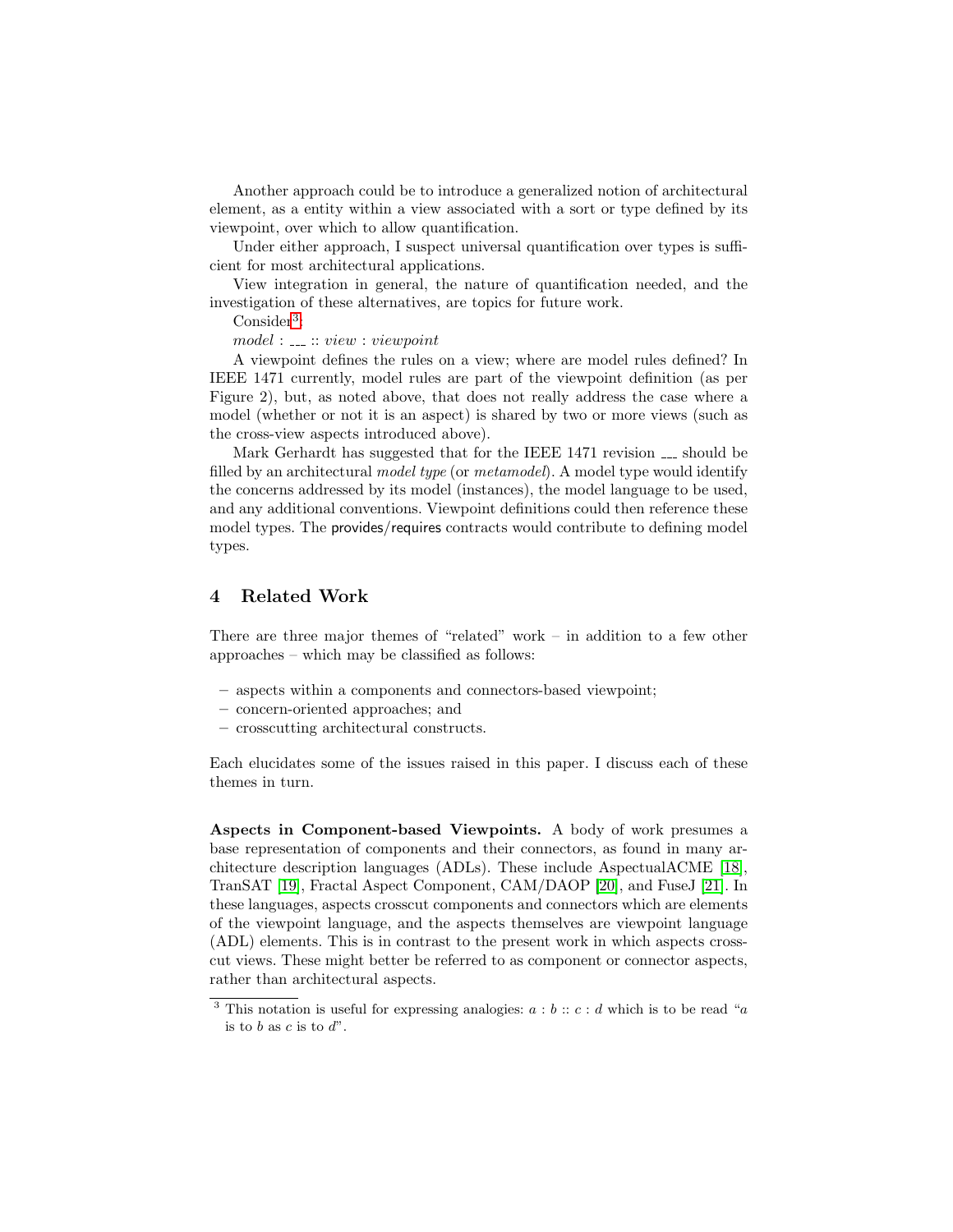Concern-oriented Approaches. The introduction of architectural concerns into IEEE 1471 arose from attention to separation of concerns in software engineering. Recently, concerns have become of increasing interest in their own right within the Aspects community and elsewhere [\[22,](#page-15-17)[23\]](#page-16-0). Sutton and Tarr rightly note that concerns are concepts not artifacts; IEEE 1471 focuses on making explicit identified concerns; those which have been captured and recorded:

"If we consider a concern to be any matter of interest in a software system, then concerns subsume aspects as they are usually defined. The commonly accepted definition of aspect (in this context) is a program property that forces crosscutting in the implementation []. This definition recognizes the distinction between concerns (specifically properties) and artifacts (specifically implementations), and it calls attention to an important implementation issue. However, it is relatively narrow (focusing on properties and implementations), it categorizes concerns by their effects (rather than by more intrinsic characteristics), and it links the identification of those concerns to artifacts. In our view, a general notion of concern is needed for AOD (and AOSD in general), one that is not dependent on or linked to notions of artifact." [\[23\]](#page-16-0)

Approaches to concern modeling could be used within the IEEE 1471 framework, and could lead to additional future requirements in this area for the revision.

Although starting from a different foundation than this paper, Katara and Katz develop several mechanisms which could be of use in the present context [\[24\]](#page-16-1). Their work could be used to extend the suggestions here for interpreting join points using the language of provides and requires for view integration.

Other Crosscutting Architectural Constructs. There are other crosscutting constructs proposed for architectural description that have uses similar to aspects. Two such constructs are architectural perspectives and textures.

Rozanski and Woods (R&W) define perspectives this way [\[8\]](#page-15-3): "An architectural perspective is a collection of activities, tactics, and guidelines that are used to ensure that a system exhibits a particular set of related quality properties that require consideration across a number of the system's architectural views."

Typically, R&W note, "Applying a perspective almost always leads to the creation of something – usually some sort of model – that provides an insight into the system's ability to meet a required quality property."

A perspective is so close to a viewpoint, which R&W are already using, it is not clear why they needed to introduce it. Like a viewpoint, a perspective defines a set of resources to be used to address a particular set of quality properties (i.e., concerns). Many of their perspectives (Security, Performance and Scalability, Evolution) would just as easily be defined as viewpoints, and R&W's template for perspectives is equivalent to the IEEE 1471 template for viewpoints (although more refined).

Alexander Ran and colleagues have described architectural textures as follows: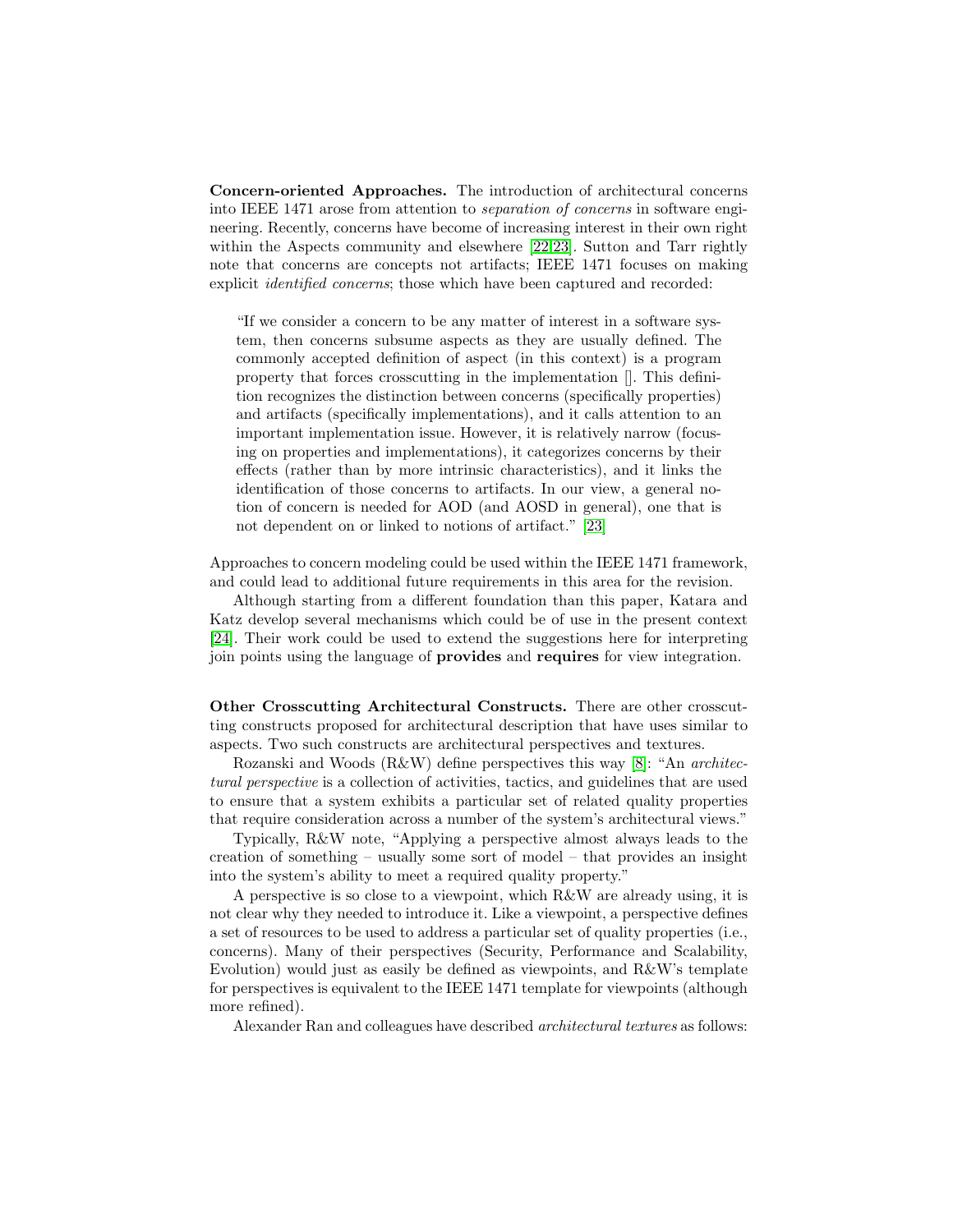"Texture is the recurring microstructure of the system. Crosscutting concerns (Kiczales et al., 1997; Ossher and Tarr, 1999) that cannot be localized in a single component must be addressed across multiple components repeatedly. In a well-designed system this must be done in a uniform fashion, which creates recurring microstructure–a definite texture of the system. Examples of crosscutting concerns include exception handling, execution tracing, overload control, flow control, resource reservation policies to mention a few."

That these two constructs have been proposed seems to align with the two types of aspects identified above, as follows: a perspective that crosscuts a defined set of viewpoints could be realized as a cross-view architectural aspect, as defined above. A texture could be captured as an intra-view aspect – the aspect would refer to multiple components at the same time, within a single viewpoint of concern. Treating a texture as an aspect allows the regularity of the "recurring microstructure" to be stated in one place.

Other Approaches. Several papers treat aspects as lightweight views, or do not regard views as essential to architectural description. Bass, Klein and Northrop suggest architectural analogues of join points and point cuts, but equate architectural aspects to architectural views, lacking a rigorous formulation of view [\[25\]](#page-16-2).

Kim Mens' "Architectural Aspects" [\[26\]](#page-16-3) is a good antidote to the tyranny of the single-view approach to architecture embodied in early academic work in software architecture, which focused on the components and connectors viewpoint to the exclusion of other viewpoints. However, Mens adopts the symmetric paradigm – equating all architectural elements to aspects. While the choice of paradigm for architectural description is an open question (see footnote 1), it would be a major change to the currently widespread practices of view-based architectural description.

Bouck´e and Holvoet (B&H) propose extending architectural descriptions with *architectural slices*: "since the architectural elements in a slice are meant to cover a specific driver, there is a direct traceability between drivers and the views describing them (and thus no tangling)" [\[27\]](#page-16-4). However, part of the problem B&H set out to solve is self-inflicted – they do not adopt a rigorous notion of view (cf. sections 2, 3 above) and do not use viewpoints to link architectural concerns with the resources used to create views as in IEEE 1471.

Firstly, B&H rightly note the need for stronger connections/relations between elements in distinct views and the relation of decisions and intent, as noted above, need to be better handled in architecture. "Secondly, the standard notion of views does not allow explicit definitions of 'open spots' (like abstract classes or parameters) that should be filled in later." Both of these issues are independent of the use of aspects, and need to be addressed anyway. (See my [\[28\]](#page-16-5) for an early treatment of these issues.)

All of this could be accomplished within the framework outlined above, making B&H's slice composition diagram essentially an architectural viewpoint with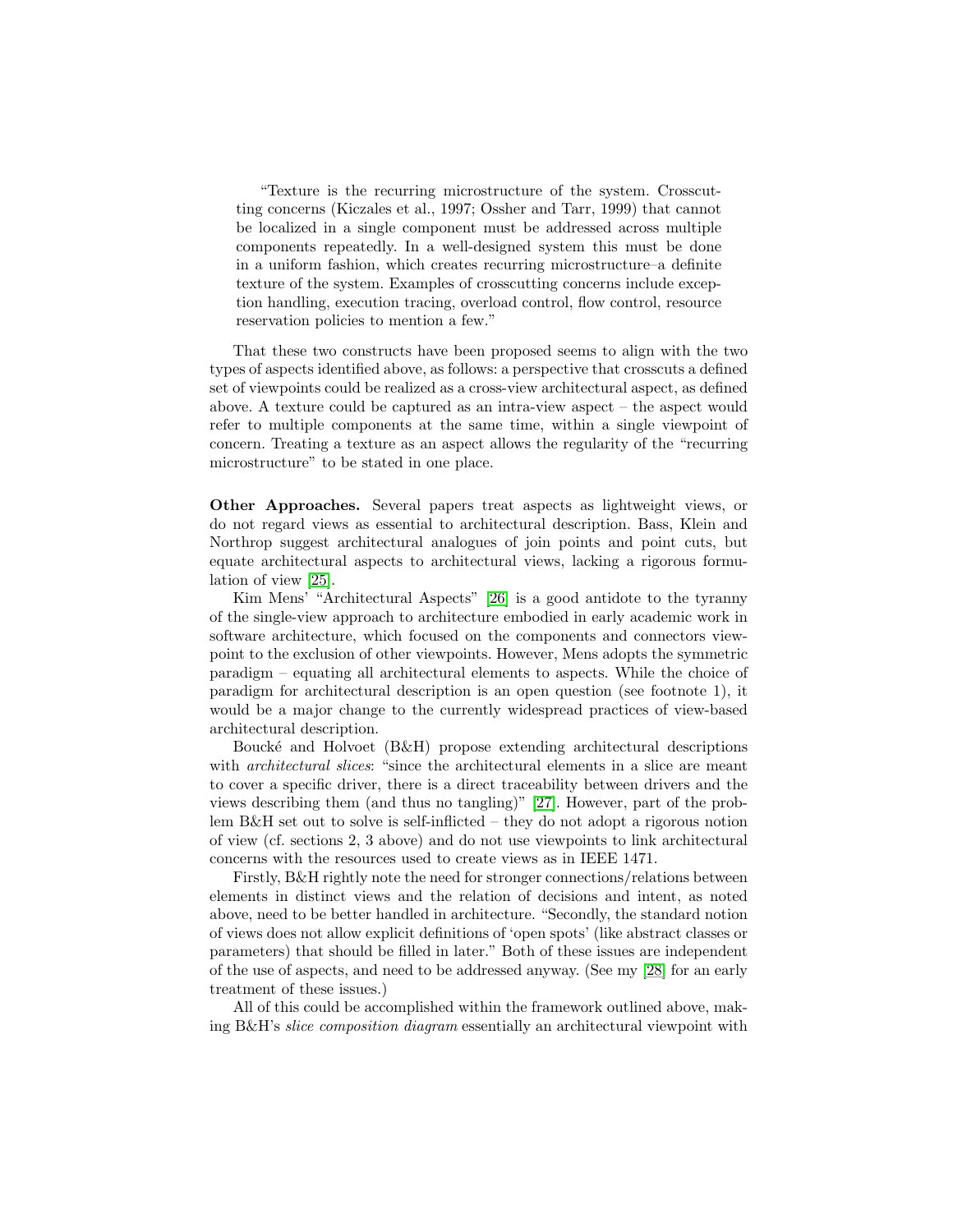matching and other operators to be operations of the associated viewpoint language. Alternatively, these could be defined with reference to an architectural elements metalanguage as suggested above.

# 5 Conclusions

I have shown how architectural aspects can be accommodated within the current conceptual framework of IEEE 1471 without modification. I have also outlined extensions to that framework which could be candidates for further standardization work, or incorporated into aspect-oriented architectural methods. Some of these are useful refinements of the conceptual framework independent of their relevance to aspect-oriented architectural methods, such as making the handling of architectural models more rigorous and providing an approach to view/model integration. Some of these ideas I hope to explore in the future.

But it is reasonable to ask (as one anonymous reviewer did): Are aspects needed for architectural description?

The situation in AD is different from that in programming. The dominant decomposition is multiple viewpoint language-based, and already concern-oriented. Views and models are the modules of an AD, determined by viewpoints, and organized by concerns.

The definition of architectural aspect I've proposed establishes a methodological constraint on when aspects are architecturally relevant within the current conceptual framework of IEEE 1471: when exactly one concern is being addressed; and when that aspect is shared: i.e., when it crosscuts views (or their models). This yields two kinds of aspects which seems to align with existing proposals about textures and perspectives. It also preserves the asymmetric paradigm which seems to inherent to current architectural practice.

Acknowledgments. I would like to thank: Mark Maier (Aerospace) for reading an earlier draft of this paper; the participants in the First Workshop on Aspects in Architectural Description [\(http://aosd.net/workshops/aarch/2007/\)](http://aosd.net/workshops/aarch/2007/) for their feedback on some of the ideas here; and the anonymous reviewers of this submission. Their comments made it possible to substantially improve this version.

# References

- <span id="page-14-0"></span>1. IEEE: ANSI/IEEE Std 1471–2000 Recommended Practice for Architectural Description of Software-Intensive Systems. (2000)
- <span id="page-14-1"></span>2. Maier, M.W., Emery, D., Hilliard, R.: ANSI/IEEE 1471 and systems engineering. Systems Engineering 7(3) (2004) 257–270
- 3. : (Ieee  $1471 -$  iso/iec  $42010$  web site)
- <span id="page-14-2"></span>4. Maier, M.W., Rechtin, E.: The art of systems architecting. 2nd edn. CRC Press (2000)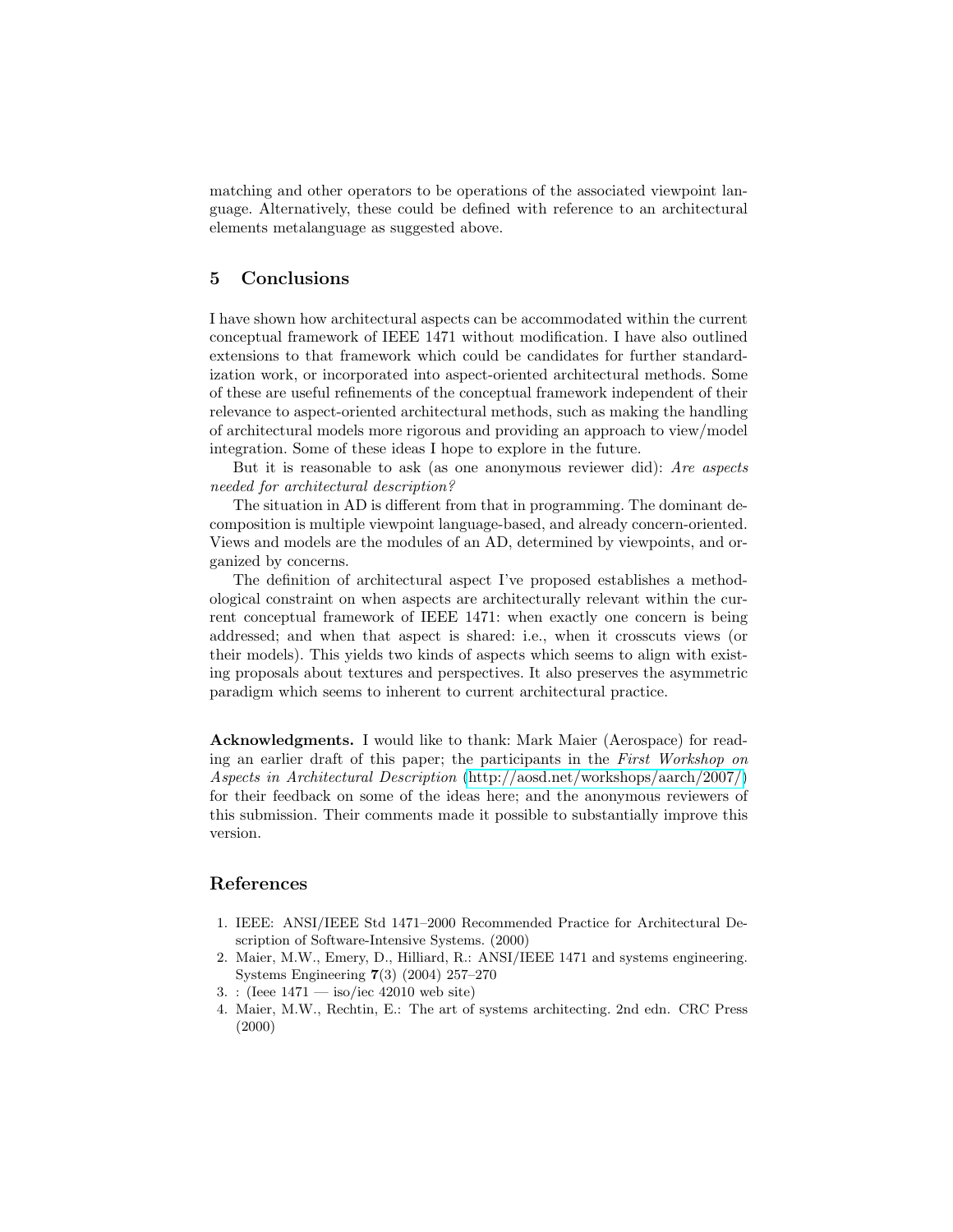- <span id="page-15-0"></span>5. Kruchten, P.B.: The 4+1 view model of architecture. IEEE Software 28(11) (1995) 42–50
- <span id="page-15-1"></span>6. Emery, D.E., Hilliard, R., Rice, T.B.: Experiences applying a practical architectural method. In Strohmeier, A., ed.: Reliable Software Technologies – Ada-Europe '96. Number 1088 in Lecture Notes in Computer Science, Springer (1996)
- <span id="page-15-2"></span>7. Hofmeister, C., Nord, R.L., Soni, D.: Applied Software Architecture. Addison-Wesley (2000)
- <span id="page-15-3"></span>8. Rozanski, N., Woods, E.: Software Systems Architecture: Viewpoint Oriented System Development. Addison Wesley (2005)
- <span id="page-15-4"></span>9. Garland, J., Anthony, R.: Large Scale Software Architecture: A Practical Guide Using UML. John Wiley and Sons (2002)
- <span id="page-15-5"></span>10. Clements, P.C., Bachmann, F., Bass, L., Garlan, D., Ivers, J., Little, R., Nord, R., Stafford, J.: Documenting Software Architectures: views and beyond. Addison Wesley (2003)
- <span id="page-15-6"></span>11. ISO: ISO/IEC 10746-1 Information Technology – Open Distributed Processing – Reference Model: Overview. (1998)
- <span id="page-15-7"></span>12. Hilliard, R.: Views and viewpoints in software systems architecture. In: First Working IFIP Conference on Software Architecture, San Antonio (1999) Position paper.
- <span id="page-15-8"></span>13. Ross, D.T.: Structured Analysis (SA): a language for communicating ideas. IEEE Transactions on Software Engineering SE-3(1) (1977) 16–34 Also appears in Programming methodology : a collection of articles by members of IFIP WG2.3 edited by David Gries. New York : Springer-Verlag, 1978.
- <span id="page-15-9"></span>14. Nuseibeh, B., Kramer, J., Finkelstein, A.: A framework for expressing the relationships between multiple views in requirements specification. IEEE Transactions on Software Engineering 20(10) (1994) 760–773
- <span id="page-15-10"></span>15. ISO: ISO/IEC 10746-2 Information Technology – Open Distributed Processing – Reference Model: Foundations. (1996)
- <span id="page-15-11"></span>16. Filman, R.E., Friedman, D.P.: Aspect-oriented programming is quantification and obliviousness. In Filman, R.E., Elrad, T., Clarke, S., Akşit, M., eds.: Aspect-Oriented Software Development. Addison-Wesley, Boston (2005) 21–35
- <span id="page-15-12"></span>17. Hilliard, R.: Views as modules. In Balzer, B., Obbink, H., eds.: Proceedings Fourth International Software Architecture Workshop (ISAW-4), 4 and 5 June 2000, Limerick, Ireland. (2000) 7–10
- <span id="page-15-13"></span>18. Garcia, A., Chavez, C., Batista, T., Sant'anna, C., Kulesza, U., Rashid, A., Lucena, C.: On the modular representation of architectural aspects. In: Proceedings of the 3rd European Workshop on Software Architecture, Nantes, France (2006)
- <span id="page-15-14"></span>19. Barais, O., Cariou, E., Duchien, L., Pessemier, N., Seinturier, L.: TranSAT: A framework for the specification of software architecture evolution. In: ECOOP First International Workshop on Coordination and Adaptation Techniques for Software Entities (WCAT04), Oslo (2004)
- <span id="page-15-15"></span>20. Pinto, M., Fuentes, L., Troya, J.: A component and aspect dynamic platform. The Computer Journal 48(4) (2005) 401–420
- <span id="page-15-16"></span>21. Suvée, D., Fraine, B.D., Vanderperren, W.: A symmetric and unified approach towards combining aspect-oriented and component-based software development. In: Proceedings of the 9th International SIGSOFT Symposium on Component-Based Software Engineering (CBSE 2006). Lecture Notes in Computer Science, Vsters (Stockholm), Sweden (2006)
- <span id="page-15-17"></span>22. Kandé, M.M.: A Concern-oriented Approach to Software Architecture. PhD thesis, École Polytechnique Fédéral de Lausanne (2003) These n. 2796.